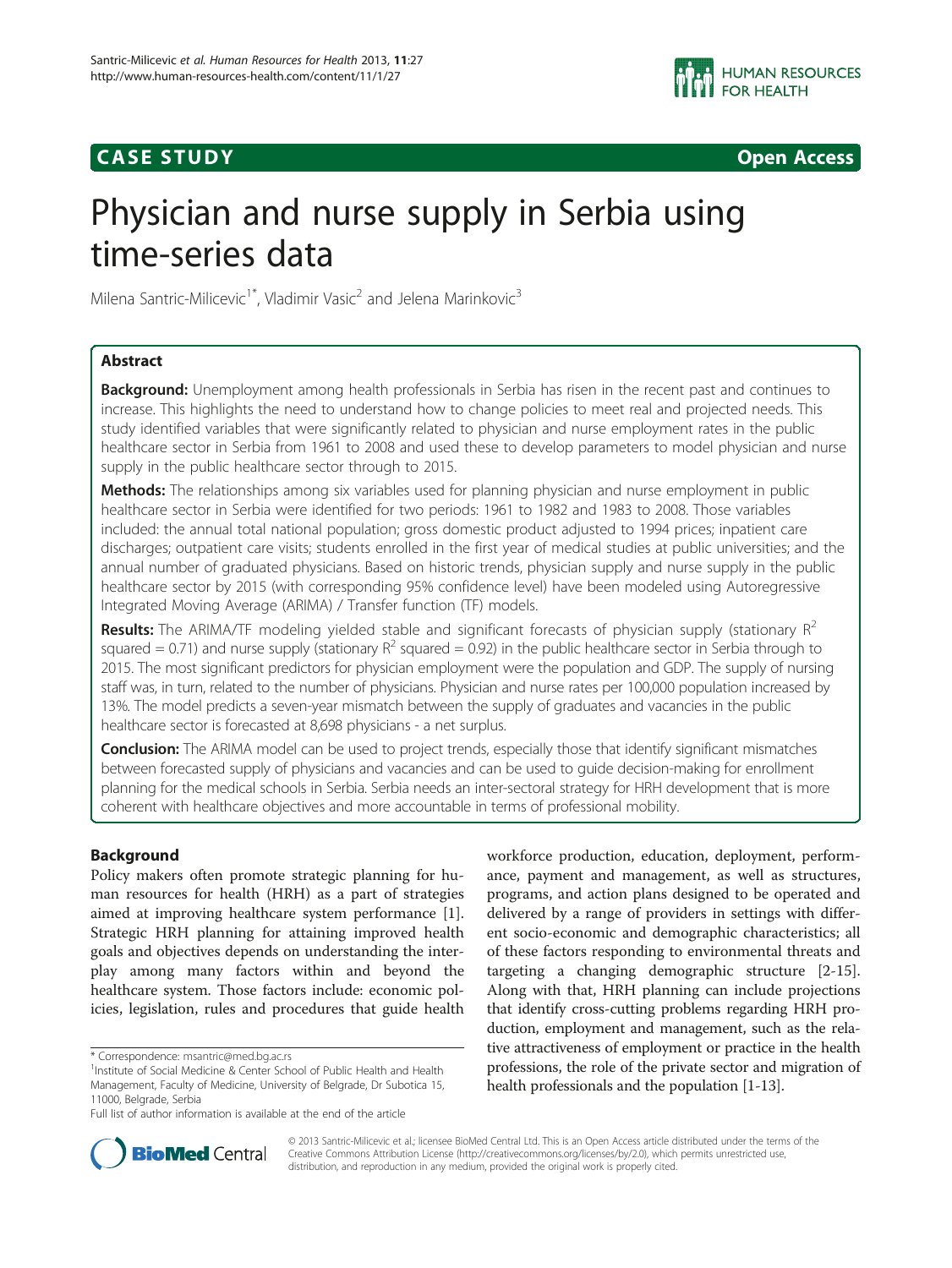During the last sixty years, various tools have been developed and used for HRH planning [[2](#page-9-0)[-12,14](#page-10-0)-[16\]](#page-10-0). Developed countries often used workforce supply and demand methods based on population needs-based requirements, others have used benchmarking or a combination [[2](#page-9-0)[-12,14,15](#page-10-0)] There are qualitative approaches (for example, the Delphi method [\[11\]](#page-10-0)), and some studies use quantitative dynamic modeling of HRH stock and flow [[14\]](#page-10-0) that may include sensitivity analyses [[15\]](#page-10-0). This paper describes a trend analysis, using existing data to anticipate supply and demand issues in Serbia.

A country may lack a coherent plan for HRH development, as well as valid data describing HRH shortages or excesses because of inaccurate data, conflicts with general policy planning, the presence of a significant private sector, or lack of a responsible body and support system to promote planning [[11](#page-10-0)].

In all former Yugoslav republics including Serbia, HRH planning was driven by simple, normatively-determined physician/dentist/nurse/pharmacists-to-population ratio. This was done in a diffuse manner with the Ministry of Education and the Ministry of Health sharing responsibility, but the former had no legal obligation to consult with the Ministry of Health on the number of medical students enrolled in medical school and could act independently in setting targets [[16](#page-10-0)-[19](#page-10-0)]. In the South East European countries, including Serbia, systematic and strategic workforce planning has been underdeveloped, and, important for this region in recent decades, an understanding of migratory flows is lacking [\[16](#page-10-0)]. For example, Romania has a binding numerus clausus but there remains a relatively stable number of vacancies in the public sector mainly due to limitations in teaching capacity that have not been adjusted upward. Overproduction and overspecialization in Bulgaria have been the result of the lack of clear criteria for HRH planning [\[16\]](#page-10-0).

Specific studies of HRH planning are limited in Serbia [[20](#page-10-0)-[25](#page-10-0)]. Since the Second World War, the public sector has been the major employer and producer of health workforce in the Republic of Serbia. Before 1961, the country had successive five-year economic plans, which included HRH. Due to scarce teaching capacity, a numerus clausus was in place and regulated the number of graduates for that reason instead of population needs. The application of HRH decision-making was decentralized to 'self managed interest communes' that aimed to increase population access and equity, but these were not connected to the overall number of graduates [\[20,23\]](#page-10-0).

From 1961 to 2010 there have been three formal HRH strategies: the first two were long-term strategies created within health care development plans, for 1990 [\[20\]](#page-10-0) and 2000 [[21\]](#page-10-0) respectively; the third was part of planned activities for the reconstruction of the health care provider network during 2005 to 2010 [[22](#page-10-0)].

The first HRH development plan for 1990 followed the new Constitution (in 1974), the Labor Law, and the Law on Education of 1976 that brought broader decentralization to all former Yugoslav republics and provinces [\[25\]](#page-10-0). However, after the global oil crises in 1976 the economy stagnated, national debt rose and separatist tensions emerged [\[25](#page-10-0)]. By 1978 the number of employed physicians and enrolled medical students slowly increased, but in 1979 the number of enrolled medical students doubled and stayed at that level for several consecutive years [\[24\]](#page-10-0). Financial restrictions on the healthcare system and the elimination of private practice forced many health workers to emigrate. At the beginning of the 1980s, Constitutional amendments limited the autonomy of republics and Serbian provinces and this led to a new approach using centralized HRH planning.

A new development plan for Serbia was enacted and was applied between 1982 and 2000 [\[21](#page-10-0)]. It included a reduction of enrollment in medical studies, increased vocational education and specification of the number of posts based on health worker to population ratio and it also sanctioned private practice for dentists in 1987 and for pharmacists and physicians in 1989. However, military conflicts and Yugoslavia's break-up during the 1990s curtailed the inter-sectoral activity over HRH development. Private practitioners were not able to support themselves with fees and many health professionals emigrated.

At the end of the 20th century, Serbia was an economically degraded and isolated country, overburdened with hyperinflation and experiencing an influx of refugees and internally displaced persons (both healthcare workers and patients). Many health development plans were subsequently proposed by various experts, but none were formally accepted.

In 2000, the new Ministry of Health collaborated with the World Bank on a master plan for the reconstruction of the healthcare provider network and a new HRH strategy for 2006 to 2010 [\[22,26\]](#page-10-0). In order to fit with a reconstructed network of public healthcare providers, and attain equity in access, and to increase efficiency, a recommended reduction in public sector staff was aligned with estimates of an increase in the private sector; the private sector was expected to absorb these workers or attract recently retired workers. Despite the fact that unemployment of medical workers was high, and the training of the health workforce at state faculties was publicly funded, as were health care costs, the enrollment and graduation rate for medical studies were not priority issues in the HRH strategy 2006 to 2010. The planning process in place did make use of several demand-based scenarios for primary, secondary and tertiary healthcare institutions and included population and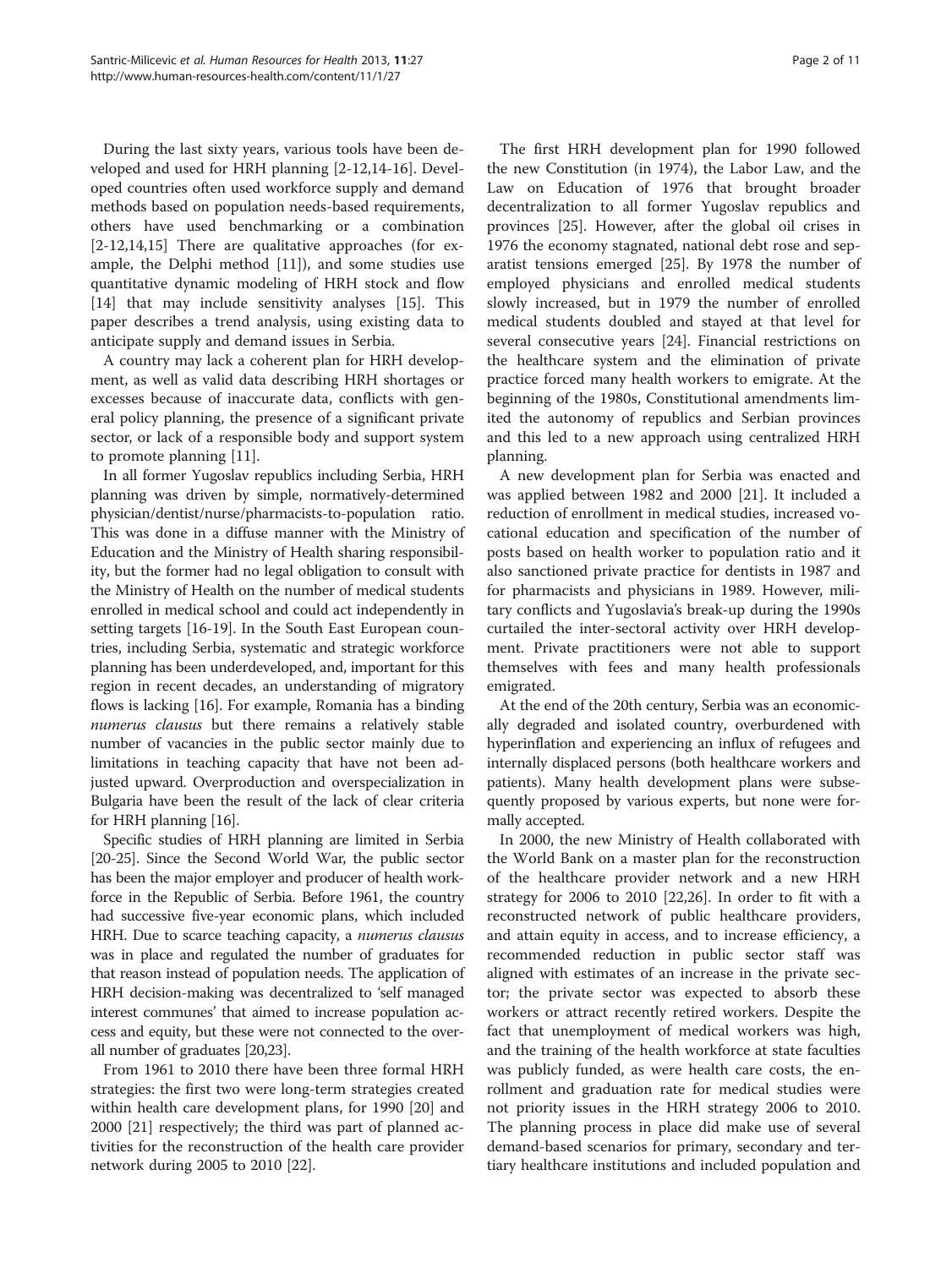economic growth, healthcare services utilization, and performance benchmarking for the public sector.

Subsequently, regulations on physician and nurse staffing and operational staffing norms were adopted [\[27,28](#page-10-0)]. The Law of Private Entrepreneurs (2005) and the Law of Private Companies (2004) allowed the establishment and operation of private medical and dental practices or companies with limited liability. The Health Care Law of 2005 described the scope of health care services private health care providers could provide.

Although staffing ratios had been set, there were no explicit boundaries regulating deviations from standards such as in Slovenia where a 10% variance was allowed [[19\]](#page-10-0). In Serbia, there were variances of up to 2.74 times for physician density and over three-fold for specialists; up to 1.98-fold for nurse density and over six-fold for midwives (Table 1). This was primarily due to population and health workforce rural-to-urban migration, differences in natural population increase, and noncompliance with staffing rules with little flexibility for health workforce movement. Nevertheless, 95% of physicians and nurses had permanent full or part-time employment. Meanwhile, annual unemployment for physicians had been growing by 5.6% and by 1.5% for nurses from 2000. Two-thirds of approximately 2,000 unemployed physicians were aged less than 30 years, and half of almost 10,000 unemployed nurses were under 25 years of age [\[24](#page-10-0)].

The new Health Development Plan for the 2010 to 2015 period [[29\]](#page-10-0) anticipated the development of a parallel HRH strategy but it has not yet been created. The existing Health Care Law was extended with new articles by which the Ministry of Health annually sets the highest number of posts for each public healthcare institution under their control. Current annual staffing targets and the minimum required number and skill-mix of workers were unchanged and remain based on population number per square kilometer, and the population age and sex structure. Performance measures for public healthcare institutions were also unaffected [\[27,28](#page-10-0)].

This study explores these past planning approaches (between 1961 and 2008), and uses trend data from those years to model physician and nurse supply to determine if a longer term projection model can be applied in Serbia. The study purpose is to meet the requirement for the inter-sectoral activity over HRH development set out in the new Health Development Plan between 2010 and 2015 period.

# Methods

#### Study design and data sources

The method used to develop estimates of the Serbian physician and nurse workforce made use of a multivariate Autoregressive Integrated Moving Average (ARIMA) approach. The predicted values (Y-variables) were the estimated number of physicians and nurses. The analysis focused on the total number of physicians (y1: general practitioners and specialists) and nurses (y2: general, pediatric nurses and midwives with secondary and higher education) employed in the public healthcare sector of Serbia from 1961 to 2008 and their forecast numbers as of 2015. Other variables used in the study were the annual population (x1: estimates and census data for 1961, 1971, 1981, 1991 and 2002); GDP (x2: real value at 1994 prices); inpatient care discharges (x3: proxy to physicians' and nurses' productivity in secondary and tertiary healthcare institutions), outpatient care visits (x4: proxy to physicians' and nurses' productivity in primary healthcare institutions including prevention, curative and rehabilitative visits in ordination and at home); students enrolled in the first year of medical studies at state universities (x5: proxy of higher education enrollment policy); and graduated physicians (x6: a proxy for higher education production). The analyses were separated into two periods, 1961 to 1982, and 1983 to 2008 in order to explore the shift in policy predictors of HRH planning in Serbia.

Data on physicians, nurses, outpatient care visits and inpatient care discharges in the network plan of the

Table 1 Districts with the highest and the lowest number of health workers in the public healthcare sector per 100,000 population in the Republic of Serbia

| Year |           |              | Districts with the highest number of health workforce<br>(physical persons) per 100,000 population |              | Districts with the lowest number of health workforce<br>(physical persons) per 100,000 population |              |           |              |  |
|------|-----------|--------------|----------------------------------------------------------------------------------------------------|--------------|---------------------------------------------------------------------------------------------------|--------------|-----------|--------------|--|
|      | Nisavski  |              | <b>Belgrade</b>                                                                                    |              | Sremski                                                                                           |              | Macvanski |              |  |
|      | Physician | <b>Nurse</b> | Physician                                                                                          | <b>Nurse</b> | Physician                                                                                         | <b>Nurse</b> | Physician | <b>Nurse</b> |  |
| 2005 | 428       | 631          | 353                                                                                                | 693          | 143                                                                                               | 332          | 186       | 430          |  |
| 2006 | 437       | 634          | 355                                                                                                | 712          | 145                                                                                               | 324          | 189       | 430          |  |
| 2007 | 437       | 673          | 358                                                                                                | 725          | 151                                                                                               | 331          | 195       | 442          |  |
| 2008 | 443       | 700          | 368                                                                                                | 745          | 162                                                                                               | 343          | 205       | 461          |  |
| 2009 | 421       | 676          | 368                                                                                                | 742          | 175                                                                                               | 364          | 206       | 455          |  |
| 2010 | 444       | 700          | 371                                                                                                | 748          | 178                                                                                               | 373          | 206       | 465          |  |

Source: Institute of Public Health of Serbia, Health Statistical Yearbook of Republic pf Serbia1. Belgrade: Institute of Public Health of Serbia; 2012.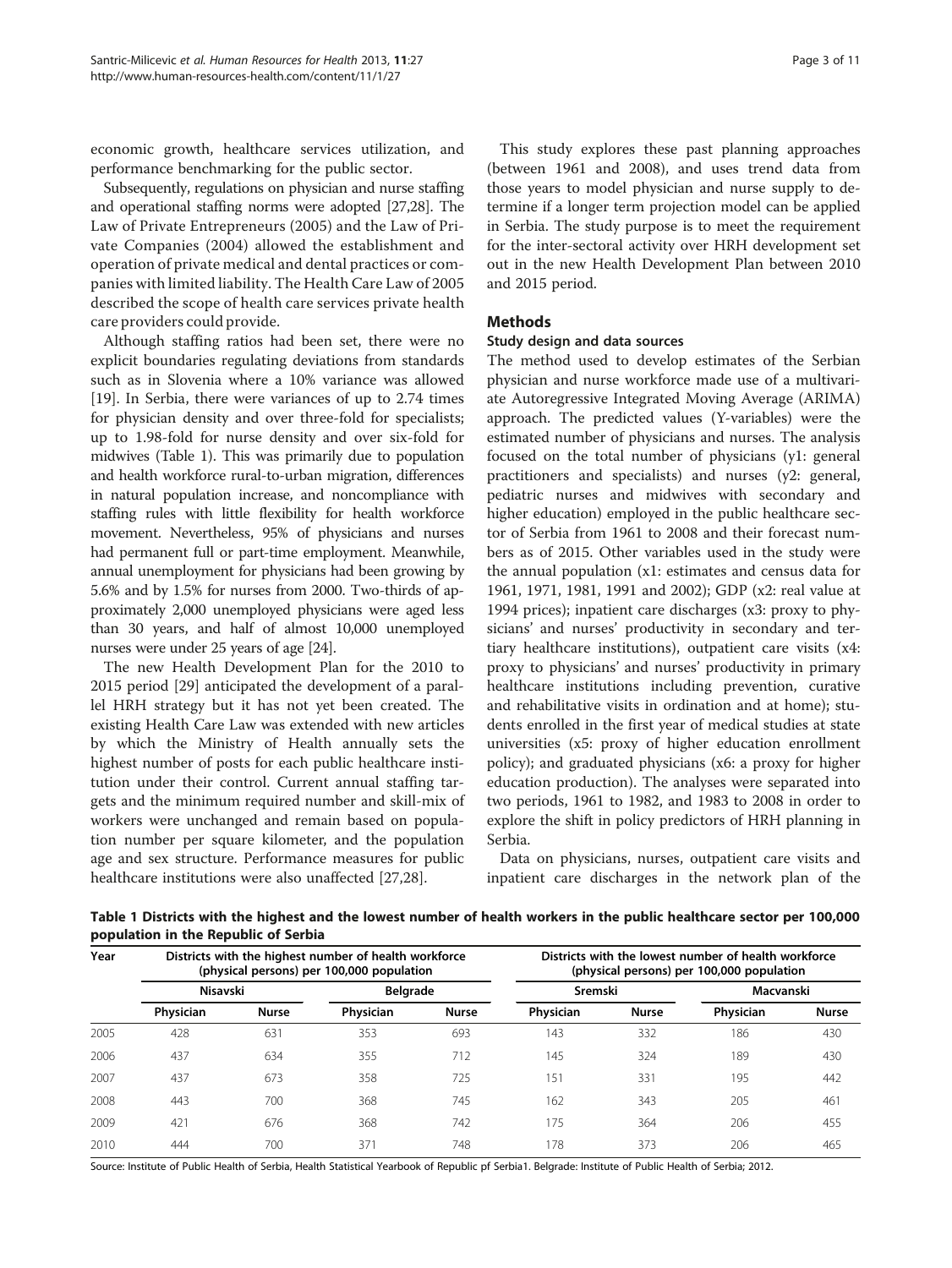health institution in the Republic of Serbia as of 2000 (the public healthcare sector) were obtained from the Institute of Public Health of Serbia [\[30](#page-10-0)]. The public healthcare system is the major employer of the health workforce in Serbia and is financed predominantly via compulsory health insurance taxes and public taxes. HRH data from the private practice sector and other institutions that were not included in the public healthcare sector were not available with precision and were not included in the study. A precise overview of the number of entrepreneurs, companies and personnel that provide health care services is not available from public sources; the Republic Statistical Office publishes aggregate data related to the activity of 'health and social work' but this is not precise enough to use. The methods of data collection for the private sector have significant limitations in the Serbian context but some data are instructive [[31\]](#page-10-0). Recent estimates are that the private sector provides only 3% of the overall healthcare services in Serbia making the estimate presented here broadly applicable [[31\]](#page-10-0). The Medical Chamber of Serbia has information on licensed and unlicensed and employed and unemployed physicians. Of the total of 29,847 licensed physicians, 3,618 were private practitioners (12.12%). Adding unlicensed physicians to the count, that proportion falls to 11.49%. The Medical Chamber reports 1,761 unemployed doctors, a little less than is registered in the National Employment Bureau database. The number of unemployed doctors equals 5.90% of all licensed physicians (or 5.59% of licensed and unlicensed physicians). In 2013, there were 1,668 entities in the private sector, with 155 having opened and subsequently closed. Private practitioners are employed at 11 general hospitals, 123 polyclinics, and 631 physicians' offices.

Data on population size, GDP and enrolled and graduated students were taken from the Statistical Office of the Republic of Serbia [[32](#page-10-0)]. The analysis of the educational sector captures data on all the state Medical Faculties' students in Serbia (financed via public taxes) but does not include enrollments in postgraduate or specialist studies. At the time of the analysis, there were no graduation data from private faculties as they have only been recently established [\[32](#page-10-0)]; the estimated annual intake at private faculties is less than 3% of the total enrollment at state faculties [\[24\]](#page-10-0). For consistency reasons, all data refer to the Republic of Serbia and exclude data from Kosovo and Metohija.

## Statistical analyses

Basic descriptive statistics of variables in the study are given in Table 2. The table includes longitudinal analysis of the relationship between selected potential predictors and employment of physicians and nurses, included analyses of all variables time-series (from 1961 to 2008) and

Table 2 Basic descriptive statistics of all variables in the study in the period 1961 to 2008

| Name           | Labels                                                                                      | <b>Maximum</b> | Minimum | <b>Net</b><br>change |
|----------------|---------------------------------------------------------------------------------------------|----------------|---------|----------------------|
| y1             | number of physicians                                                                        | 20668          | 4618    | 3.24                 |
| y2             | number of nurses                                                                            | 42480          | 6422    | 4.10                 |
| x1             | population size number<br>of inhabitants                                                    | 7897937        | 6678239 | 0.20                 |
| x2             | GDP value in real prices                                                                    | 48857          | 13662   | 2.75                 |
| x <sub>3</sub> | number of inpatient care<br>discharges (in thousands)                                       | 1214           | 379     | 2.51                 |
| x4             | number of outpatient care<br>visits (in thousands)                                          | 50261          | 21849   | 1.20                 |
| $\times$ 5     | number of students enrolled<br>at the first year of medical<br>studies (at state faculties) | 3946           | 945     | 1.35                 |
| х6             | number of graduated medical<br>doctors (at state faculties)                                 | 1724           | 553     | 1.68                 |

a trend for 2015 including corresponding 95% upper confidence level (UCL) and lower confidence level (LCL).

Predictors of physician and nurse employment have been included in time-series models for the period 1983 to 2008 (potential predictors: x1, x2, x3, x4, x5, and x6) to forecast the numbers of physicians and nurses (key dependent variables: y1 and y2) employed from 2009 to 2015. Forecast outputs include absolute numbers of physicians and nurses with a corresponding 95% LCL and UCL. These estimates represent the workforce employed in the Serbian public healthcare sector per year and assume the relationships among the observed input variables (number of population, GDP, outpatient visits, inpatient discharges, enrollments and graduates at state medical universities) will not change significantly by 2015. Because of the world economic crisis, whose effects started to influence the Serbian economy in 2009, we included a 'pessimistic' scenario of GDP contraction (that is, GDP 95% LCL) instead of the GDP central projections. Forecasted outputs will differ from their realized annual values by 2015 if identified predictors or the HRH planning approach significantly change during the period between 2011 and 2015.

The Autoregressive Integrated Moving Average (ARIMA)/ Transfer function (TF) time-series models [[33](#page-10-0)] were the statistical methods applied in this study. The ARIMA/TF procedure also includes an Expert Modeler component that identifies and estimates an appropriate model for each output variable series and predicts its values. The specification of the model also identifies outliers. The model's stability, significance and fit have been tested with stationary- $R^2$  and Ljung-Box statistics. The Kolmogorov-Smirnov Z test has been used to verify normal distribution of residuals in the model. The statistical package was IBM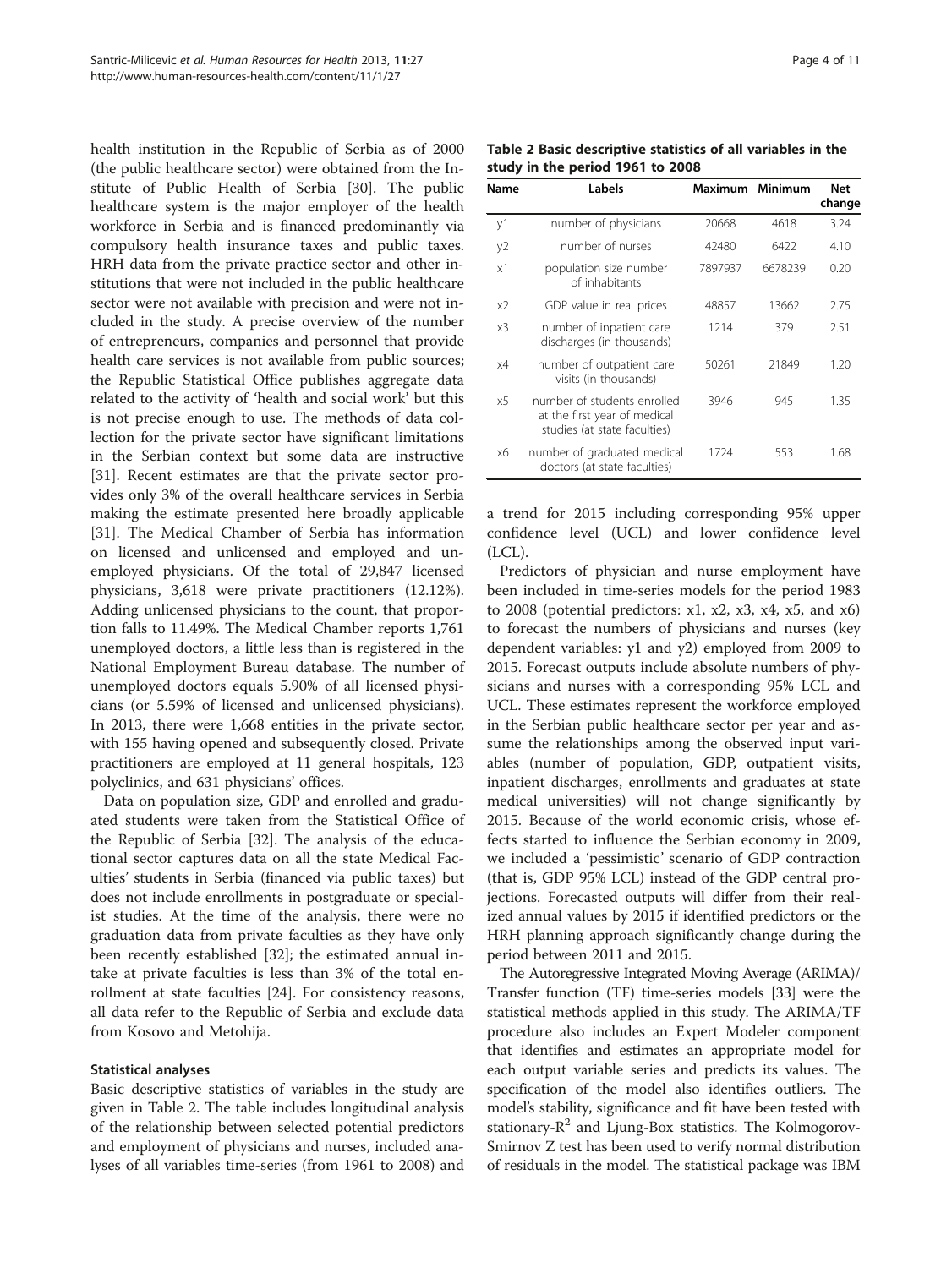SPSS Statistics (version 20). Software is available from IBM SPSS Statistics 20 Information Center [[34](#page-10-0)].

#### Results

# Physician and nurse deployment in the public healthcare sector of Serbia from 1961 to 2008

From 1961 to 1982, the number of employed physicians increased by 174%; the number of nurses by 282%, the population by 15%, GDP by 200%, the number of inpatient discharges by 132%, the number of outpatient visits 67%, the number of enrollments in first year medical studies by 206%, and the number of graduated physicians by 114%. From 1961 to 1982, change in the employment of physicians was significantly related only to GDP change while nurse employment grew independently of changes in the independent variables. Both physician and nurse employment models were statistically stable without outliers and with a normal distribution of residuals (Table 3). The number of inpatient care discharges was related to the number of employed physicians and GDP, while the number of outpatient care visits was related only to the number of employed physicians.

In the second period, from 1983 to 2008, the numbers of employed physicians and nurses each increased by about 43%. The population decreased by 6%, GDP by 50% and the number of outpatient visits by 11%. However, the number of inpatient discharges increased by 28%. Both the number of students enrolled in first year medical studies and the number of graduated physicians decreased by 50%. Physician employment correlated with population and GDP, while nurses correlated to the number of employed physicians (Table [4](#page-5-0)).

The physician-to-nurse ratio remained the same at 1:2. However, the population, GDP, inpatient care discharges and outpatient care visits were not significantly related to the number of enrolled students in first year medical studies (x5) or graduated physicians (x6).

The physician employment model was statistically stable, without outliers and with a normal distribution of

residuals (Figure [1](#page-5-0)). The nurse employment model was statistically stable, with two outliers, and with a normal distribution of residuals (Figure [2](#page-6-0)). The modeled nonstandard values in the nurses' employment model were: additive in 1995 ( $t = -8.22$ ;  $P < 0.01$ ) and level shift in 2005 (*t* = −3.61; *P* < 0.01). In 1995, the nursing staff was significantly reduced, by about 3.88% due to flexible retirement and beneficial disability pensions, a decrease in deployment in 2005 by about 4.27% due to planned reductions in staffing and early retirement schemes in the public healthcare sector.

In the second period, ARIMA/TF models of almost all input variables had outliers, with the exception of the model of outpatient care visits.

The ARIMA (1, 2, 0) model of the population size timeseries had four outliers: these were characterized by a level shift in 1991 ( $t = -25.00; P < 0.01$ ), additive trends in 2001  $(t = 32.79; P < 0.01)$  and  $2002 (t = -38.18; P < 0.01)$ , and a local trend in 2005 ( $t = 10.31$ ;  $P < 0.01$ ). The reduced population in 1991, by about 0.95% and in 2002 by about 2.96%, was most likely the result of negative natural population growth rate and emigration prior to the introduction of international sanctions and just after they were lifted. It also reflected the difference in the methodology used for estimating the population between the two censuses in 1991 and 2002 census years. Increased population in 2001 of 0.50% perhaps reflected the 'pull' effect of more popular national politics in 2000. Economic reforms and international aid that began the following year may have influenced the population decrease by about 0.30% in 2005. The ARIMA (0, 2, 0) model of GDP time-series had one local trend outlier in 1994 ( $t = 3.40; P < 0.01$ ), likely a result of currency reform after hyperinflation in 1993 (which decreased GDP value by about 30.76%).

The trend for inpatient care discharges had an additive outlier in 1999 by about 17.05% ( $t = -6.14$ ;  $P < 0.01$ ), perhaps because of reduced financial resources, GDP was a predictor and in 1999 it decreased by about 18.33%. The trend reflected the 3.30% cut back in the

Table 3 Transfer function models from the first period 1961 to 1982

| Dependent variable<br>(labels and name)                | <b>Potential predictors</b><br>in start model<br>(name only) | Significant predictors<br>in final model<br>(name only) | Model<br>type | Stationary R <sup>2</sup> | <b>Number</b><br>of outliers | O-stat<br>(P value) | Z-stat<br>(P value) |  |  |
|--------------------------------------------------------|--------------------------------------------------------------|---------------------------------------------------------|---------------|---------------------------|------------------------------|---------------------|---------------------|--|--|
| Physicians (y1)                                        | x1, x2, x3, x4, x5, x6                                       | x2                                                      | TF(0,1,0)     | 0.63                      | 0                            | 1.52(0.96)          | 0.81(0.52)          |  |  |
| Nurses (y2)                                            | y1, x1,x2, x3,x4, x5, x6                                     | none                                                    | ARIMA (0,2,0) | 0.76                      |                              | 4.67(0.59)          | 0.93(0.35)          |  |  |
| Inpatient care discharges (x3)                         | y1, y2,x1, x2,x4, x5, x6                                     | none                                                    | ARIMA (0,1,0) | 0.96                      | 3                            | 8.30 (0.22)         | 0.89(0.40)          |  |  |
| Outpatient care visits (x4)                            | y1, y2,x1, x2,x3, x5, x6                                     | y1                                                      | TF(0,1,0)     | 0.61                      | 0                            | 6.00(0.42)          | 0.70(0.72)          |  |  |
| Students enrolled in the<br>first year of studies (x5) | y1, y2,x1, x2,x3, x4, x5, x6                                 | х6                                                      | TF(0,1,0)     | 0.98                      | $\overline{4}$               | 0.60(0.99)          | 0.55(0.92)          |  |  |
| Graduated medical<br>doctors (x6)                      | y1, y2, x1, x2, x3, x4, x5, x6                               | none                                                    | ARIMA (0,1,0) | 0.85                      | 3                            | 3.85 (0.70)         | 0.84(0.48)          |  |  |

Legend: stationary R<sup>2</sup> - measure of goodness of fit of model. Range is from negative infinity to 1; Q-stat - is Ljung-Box Q statistics that test the null hypotheses of no autocorrelation in residual series; Z-stat - is Kolmogorov-Smirnov statistics that test the null hypotheses of normal distribution of residual series.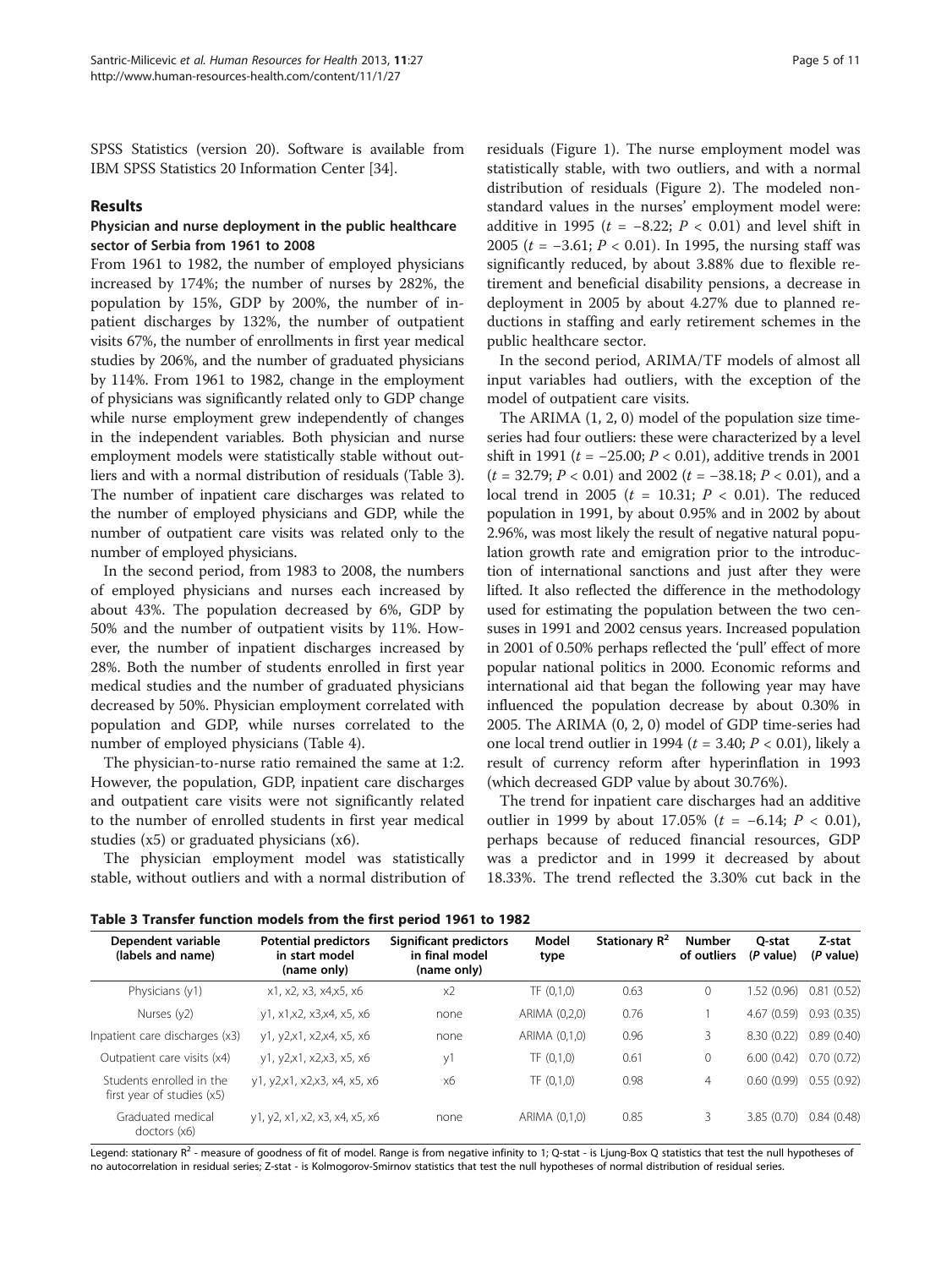<span id="page-5-0"></span>Table 4 Transfer function models from the second period 1983 to 2008

| Dependent variable<br>(labels and name)                     | <b>Potential predictors</b><br>in start model<br>(name only) | Significant predictors<br>in final model<br>(name only) | Model<br>type      | Stationary $R^2$ | Number<br>of outliers | O-stat<br>(P-value)     | Z-stat<br>(P-value) |
|-------------------------------------------------------------|--------------------------------------------------------------|---------------------------------------------------------|--------------------|------------------|-----------------------|-------------------------|---------------------|
| Physicians (y1)                                             | x1, x2, x3, x4, x5, x6                                       | x1, x2                                                  | TF(0,1,0)          | 0.71             | 0                     | 5.35 (0.50) 0.63 (0.82) |                     |
| Nurses (y2)                                                 | y1, x1, x2, x3, x4, x5, x6                                   | V <sup>1</sup>                                          | TF(0,1,0)          | 0.92             | 2                     | 7.34 (0.29) 0.53 (0.94) |                     |
| Inpatient care discharges $(x3)$ y1, y2, x1, x2, x4, x5, x6 |                                                              | x2                                                      | TF(0,1,0)          | 0.78             |                       | 7.34 (0.29) 0.51 (0.96) |                     |
| Outpatient care visits (x4)                                 | y1, y2, x1, x2, x3, x5, x6                                   | V <sup>1</sup>                                          | TF(0,1,0)          | 0.44             | 0                     | 6.31 (0.39) 0.59 (0.88) |                     |
| Students enrolled in the first<br>year of studies (x5)      | y1, y2, x1, x2, x3, x4, x5, x6 none                          |                                                         | ARIMA (0,1,0) 0.73 |                  |                       | 4.97 (0.55) 0.67 (0.77) |                     |
| Graduated medical<br>doctors (x6)                           | y1, y2, x1, x2, x3, x4, x5, x6 none                          |                                                         | ARIMA (0,1,0) 0.23 |                  |                       | 4.73(0.58)              | 0.68(0.74)          |

Legend: stationary R<sup>2</sup> - measure of goodness of fit of model. Range is from negative infinity to 1; Q-stat - is Ljung-Box Q(6) statistics that test the null hypotheses of no autocorrelation in residual series; Z-stat - is Kolmogorov-Smirnov statistics that test the null hypotheses of normal distribution of residual series.

number of hospital beds and changed the operational plans of institutions before and during the two and a half-month long NATO bombing of Serbia (Figure [3](#page-6-0)). The model of outpatient care visits had no outliers (Figure [4](#page-7-0)).

In 1985, the number of enrolled students had reverted to less than the level of 1978 (Figure [5](#page-7-0)). However, during the destabilized years of 1990 to 1994 it increased again by 30%. Shortly after political changes in the period 2000 to 2004, it decreased by 29%. In following years, it started to increase again and in 2008 there were almost 1,800 new students in the first year of state organized medical studies. These shifts make the model somewhat unstable but the long term trends can be estimated.

The number of graduates reflected intake flows. The increased number of graduated physicians in 2008 ( $t = 2.84$ ;  $P = 0.01$ ) was an outlier that resulted after adoption of the Bologna declaration that changed the curricula and length of medical studies (from five to six years) [\[25](#page-10-0)] (Figure [6](#page-8-0)).

# Forecasting the physician and nurse supply for the public healthcare sector of Serbia by 2015

According to our forecast, in 2015 there will be 1,207 more physicians (or 5.86%) and 2,459 more nurses (or 5.76%) employed in the public sector than in 2008 (Table [5](#page-8-0)). The physician and nurse rates per 100,000 of population will rise by 12.5% and by 12.8% respectively, that is, from 272 to 306 for physicians and from 562 to 634 for nurses.

By 2015, the annual number of enrolments (1,771) will be about 20% higher than the current number of graduates at state medical faculties (1,415). The annual workforce generation ratio [[13\]](#page-10-0), calculated as a ratio of the number of physician graduates to the total number of physicians employed in public sector will be around 6.58% for every year in the forecast period. The increase in deployment of physicians per year is projected to be 0.7% on average. The annual differences between the new supply of graduate physicians and deployments in public healthcare sector are therefore projected to be 8,698 - a net surplus.

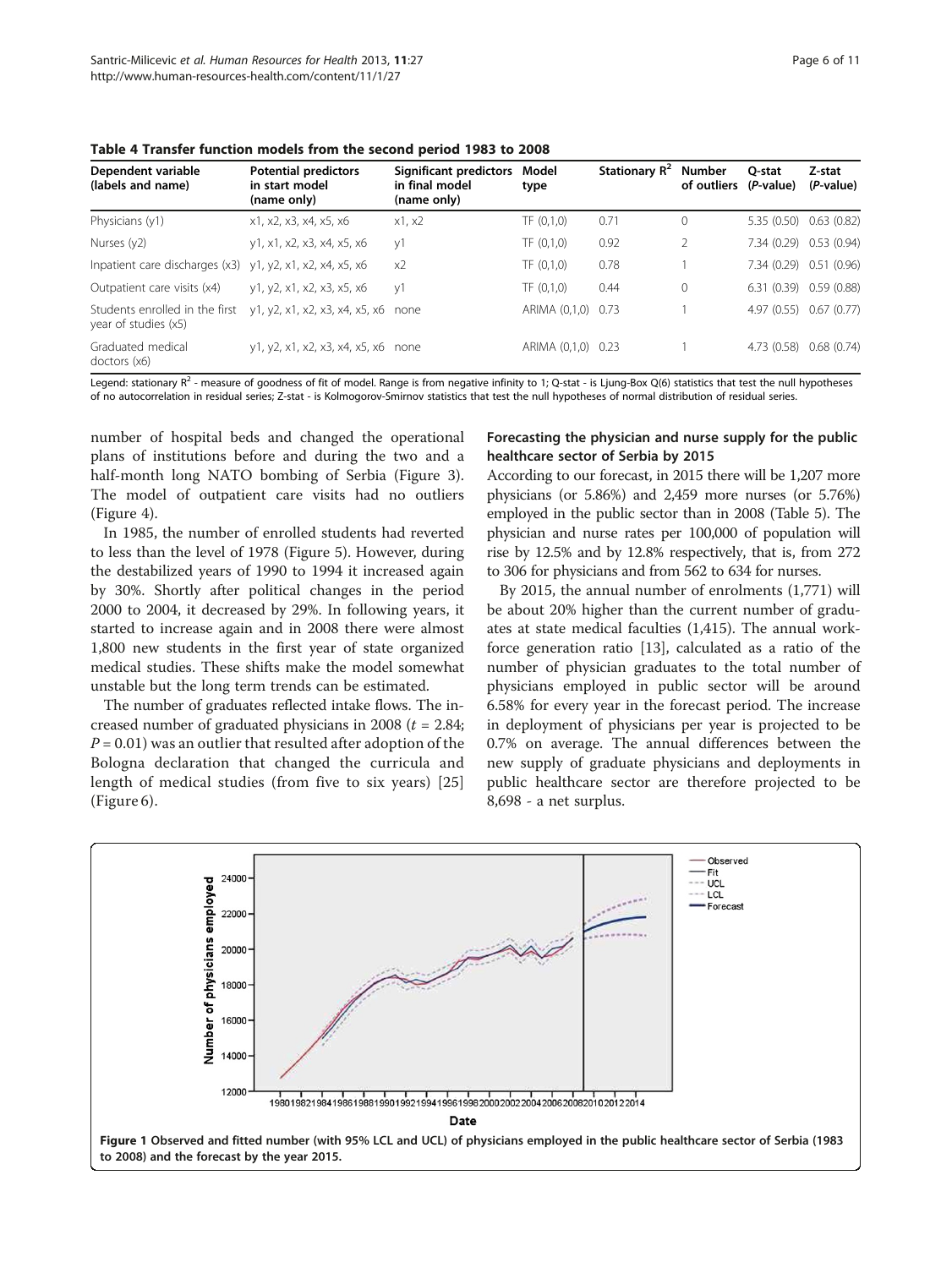<span id="page-6-0"></span>

# **Discussion**

This study analyzed the relationships found in six models that described physician and nurse supply in the public healthcare system of Serbia. The models made use of over 50 years of data and estimated trends in the number of physicians and nurses required in the public health care sector of Serbia. The trends were extended to estimate the supply by 2015. This study has identified that the most significant predictors of physician and nurse staff for the last twenty-five years were GDP and population size. The relationship between changes in the economy and demand for physicians' services was well documented in the literature [[4-7\]](#page-10-0). This study revealed that the GDP is a significant predictor for the number of inpatient care discharges in Serbia, and that the supply of physicians was an incentive for healthcare service utilization in general.

Besides natural population increase, social instability and migration, other factors such as health policy (that is, changes in the health institutions' ownership and structure, voluntary specializations, HRH rationalization and piloting new health technology), and economic changes and policy (that is, GDP, hyperinflation, currency reform and flexible retirement schemes) have affected the upward and downward slopes for physician and nurse workforce density. While changes in population have small impact on healthcare workforce, the economy had relatively greater effects (for instance, the decrease of GDP by 18% influenced downsize of the hospital bed number by 3%). Emigration also affected the public workforce density, in particular before and after the country's break-up and during the application of international sanctions (the remaining international sanctions were lifted in September 2001). Policy changes

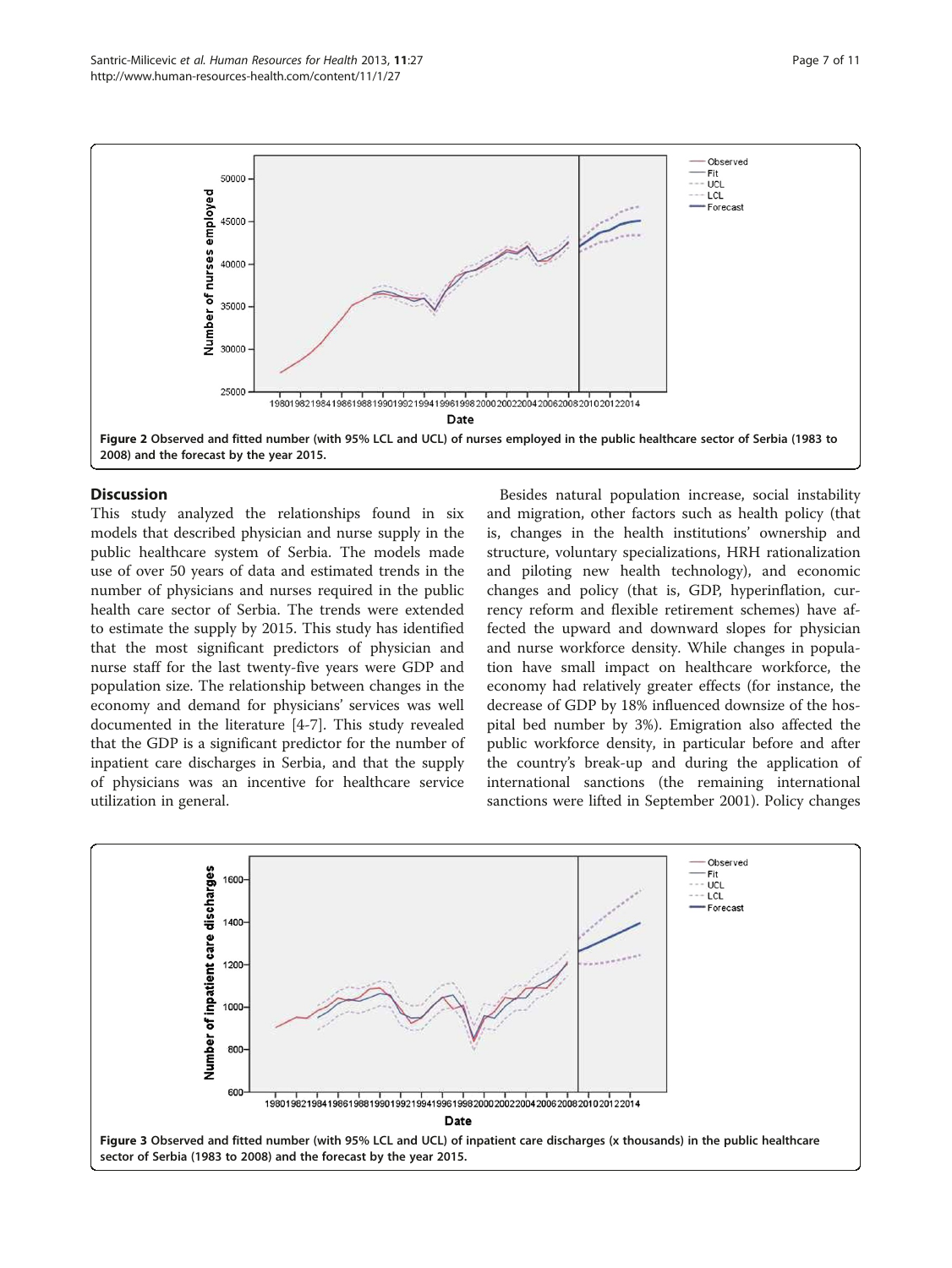<span id="page-7-0"></span>

had a major impact; for example, the HRH strategy in 1982 has reduced the intake by 51% and the staff lay-offs decreased the number of physicians by 4%. The introduction of flexible retirement as a macroeconomic intervention for staff reduction is estimated to have produced a 3.5% difference between the forecasted and registered number of health workers [[9\]](#page-10-0). In our study, about 3.9% of nurses left the public sector of Serbia due to more favorable terms for retirement introduced in 1995.

Earlier studies described significant rises in the number of physicians (specialists in particular) and nurses (but not midwives) in the public sector of Serbia [\[23-25](#page-10-0)]. This study provided evidence that enrollment and graduation rates at state medical faculties were selfdirected and caused these increases; an explicit link to the number of vacancies in public healthcare sector was not observed. The constant increase of physician and

nurse density suggests that access to healthcare and to education have been traditional social values in Serbia that could resist political and economic upheavals. The prediction models showed that if current physician supply policy (enrollment and graduation at state medical faculties, and their deployment) is seen as adequate by policy makers and maintained at the same level, it will result each year in almost eight times the number of graduated physicians than the number of vacancies in the public healthcare sector. Even if almost 80% of all future graduates emigrate, or the state faculties stop the intake in the next three years, there will still be enough physicians to match the public healthcare sector requirements by 2015 and beyond. The number of unemployed physicians will likely increase. Responsive partnership between government-funded medical schools, the healthcare sector and other health stakeholders is needed [\[35,36](#page-10-0)].

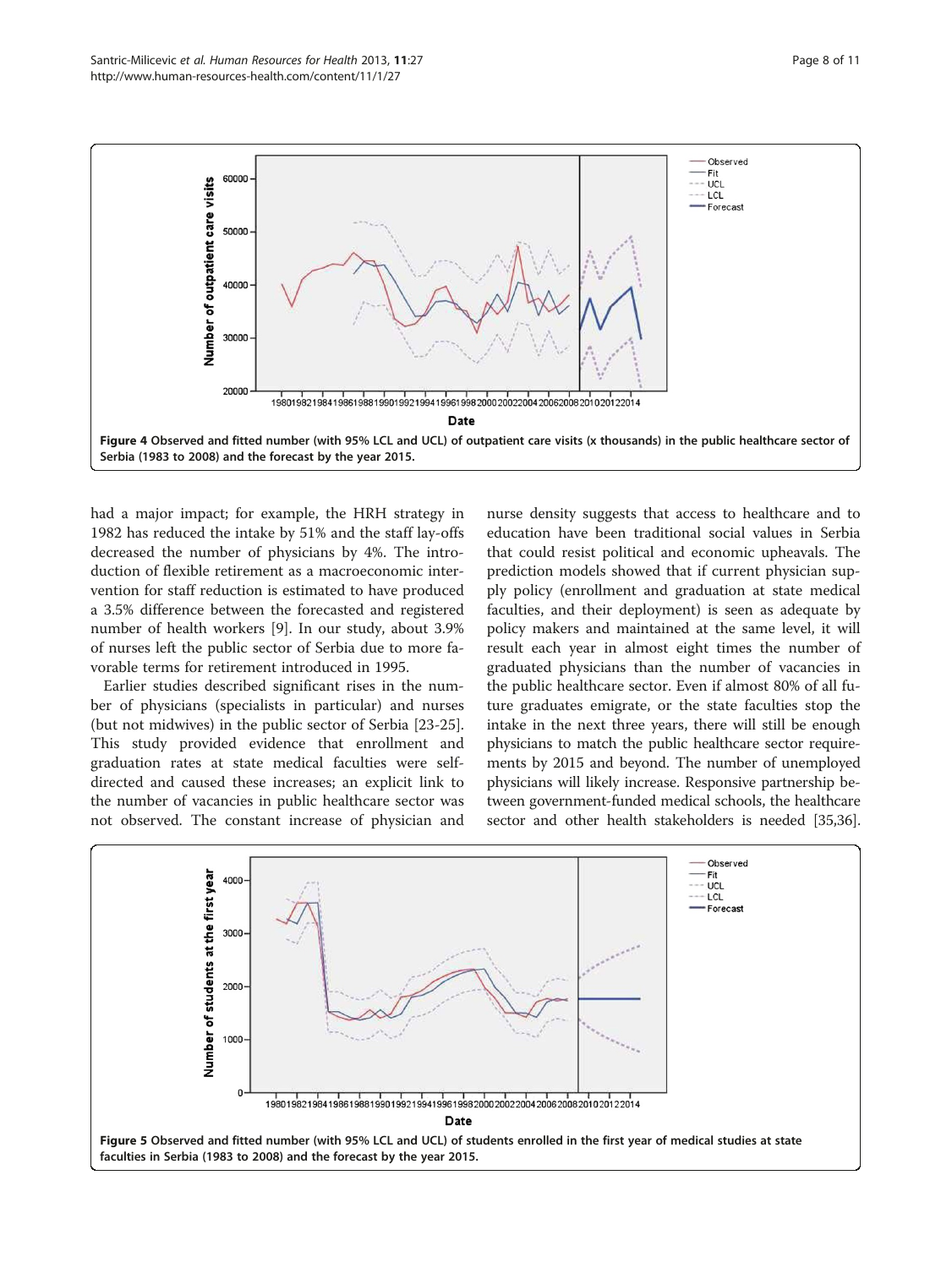<span id="page-8-0"></span>

Health experts agree that addressing population health needs should be solved by doing more than creating more health workers [\[35,36\]](#page-10-0).

The country has spent USA\$ 9 to12 billion on the education of emigrated physician specialists [[37\]](#page-10-0) (the lower sum corresponds to the total Serbian public debt in 2009 [[38\]](#page-10-0)). The real financial losses would have been much higher if the calculation covered the total estimated 10,000 Serbian health professionals working abroad [[37\]](#page-10-0), lost profits, replacement costs and other indirect losses. Given the actual tendency of Serbian health workers to emigrate [[38](#page-10-0)], the return of investments in their education and fiscal income should be assessed.

Shifts in the macroeconomic contexts were a dominant source of forecasting failures in many studies [[4,6,9,11\]](#page-10-0). To overcome this problem, in this study we included a 'pessimistic' scenario of GDP contraction instead of the GDP central projections since the GDP growth rate in Serbia fell from 5.5% in 2008 to −3.0% in 2009 and to 1.8% - 2.0% growth in 2010 [\[39](#page-10-0)]. The models in this study generated results that were fairly

similar to the current situation. There was no difference between the forecasted and registered number of physicians and nurses (only 0.1% in 2011) in the public healthcare sector. This suggests that the approach can be used for projecting future workforce trends in Serbia.

## Study limitations

Models are simplifications of reality and provide a glimpse into the future based on the limitations of the models [\[12\]](#page-10-0). With unanticipated changes in migration of population and health workforce, the actual physician and nurse supply may also alternate. Prolonging regulations for age-related retirement in Serbia (due to an ageing workforce) may alternate the overall outflow rate from the public healthcare sector (the Ministry of Health of Serbia has estimated it at 2 to 2.5% per year [\[22](#page-10-0)]). Therefore, future forecasts should include the age and gender analyses of the workforce.

Having complete and valid data on the number of private practitioners is difficult in almost all countries [[11,12\]](#page-10-0). In Serbia this is also a complex issue since

Table 5 Forecasts with 95% confidence level and realized values of physicians' and nurses' supply in the public sector of Serbia through 2015

| Year | <b>Physicians</b> |                          |                          |                          |                   | <b>Nurses</b>            |                          |                   |
|------|-------------------|--------------------------|--------------------------|--------------------------|-------------------|--------------------------|--------------------------|-------------------|
|      | Forecast<br>value | Lower value of<br>95% CL | Upper value of<br>95% CL | <b>Realized</b><br>value | Forecast<br>value | Lower value of<br>95% CL | Upper value of<br>95% CL | Realized<br>value |
| 2009 | 20983             | 20590                    | 21376                    | 20825                    | 42062             | 41416                    | 42708                    | 42444             |
| 2010 | 21245             | 20690                    | 21801                    | 21054                    | 42898             | 41985                    | 43812                    | 42722             |
| 2011 | 21448             | 20767                    | 22128                    | 21062                    | 43696             | 42577                    | 44815                    | 42529             |
| 2012 | 21600             | 20815                    | 22385                    |                          | 44021             | 42729                    | 45313                    |                   |
| 2013 | 21709             | 20831                    | 22587                    |                          | 44677             | 43233                    | 46121                    |                   |
|      | 2014 21779        | 20818                    | 22741                    |                          | 44987             | 43405                    | 46570                    |                   |
|      | 2015 21814        | 20776                    | 22853                    |                          | 45111             | 43402                    | 46820                    |                   |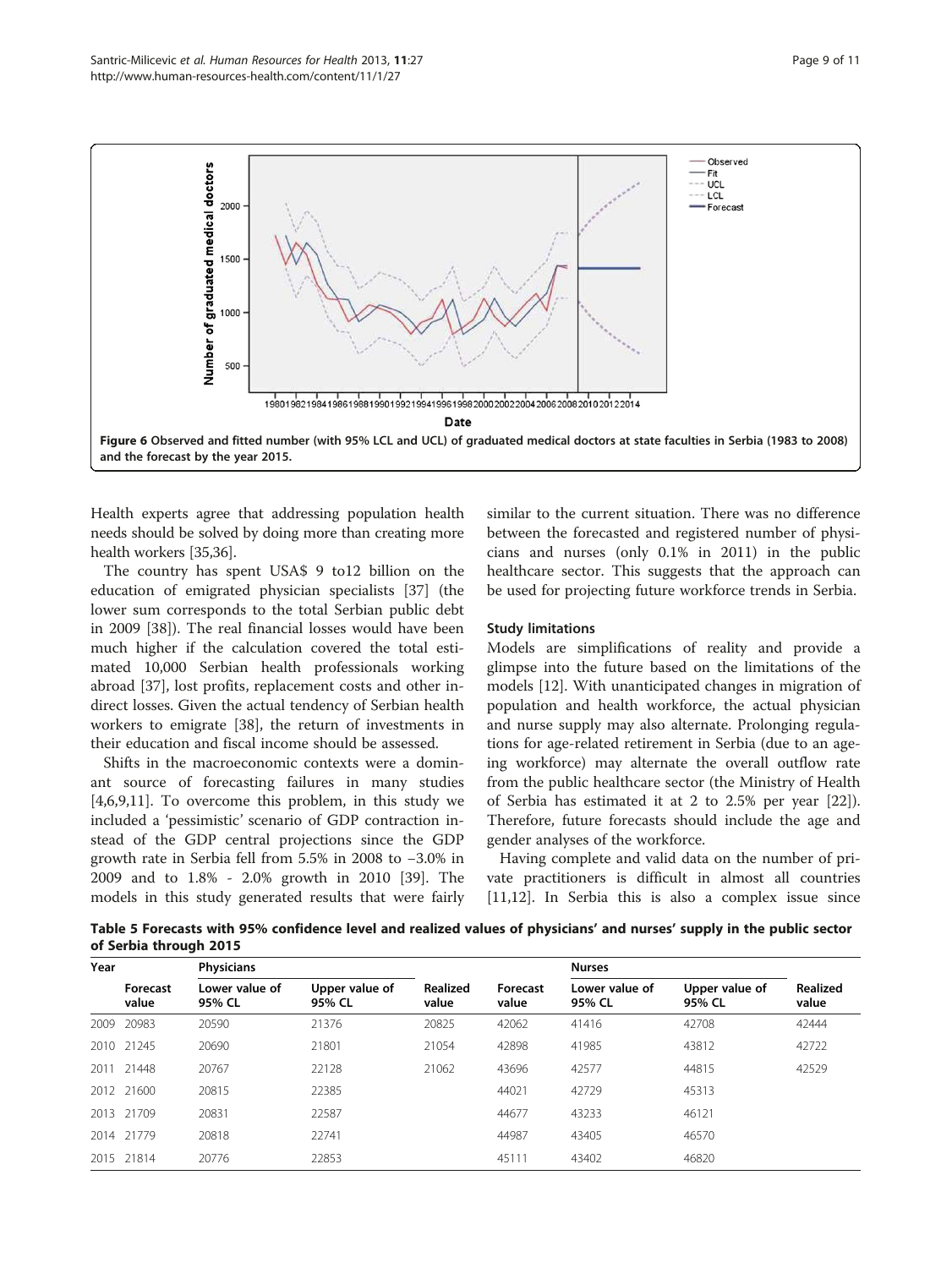<span id="page-9-0"></span>publicly employed health workers are allowed to provide specialist, consultative and/or training services in the private sector and to act as volunteers outside the public healthcare sector. Also, according to the official methodology, only the number of full-time employees was available, while the number of consultants was unknown and likely very variable. The health professionals' authorities regularly reported increases among licensed private health workers. The greatest proportion of private sector staff was recorded in specialty clinics, then in hospitals, women's health care facilities and physical medicine. The climate for private business is still unstable in Serbia. Each year, a large number of new private healthcare entities enter the economy while some disappear, transform or merge (for example, in one year there were 3,000 private practices including 98 clinics and 8 primary care centers, while a year later there were 1,200 entities out of which 74 were polyclinics and 9 primary care centers) [[40\]](#page-10-0). According to the assessment of the Institute of Economic and Social Research, the private sector was still poorly represented in the delivery of health care services to the Serbian population in 2009: outpatient services served 1.2% of population, and inpatient services 0.6% of population [[31](#page-10-0)].

## Study implications for policy and practice

Future inter-sectoral HRH strategy and action plans should develop careful health development plans, goals and objectives. To deliver an inter-sectoral HRH strategy, the government should commission a high-level and independent body to analyze and forecast the dynamics of cross-cutting problems regarding HRH production, employment and performance. The essence of its activity should be the harmonization of HRH-related policies in all sectors with the health development plan [\[3,6,10](#page-10-0)].

Future research should estimate how many physicians would be employed in the private sector or abroad, and its effect in preventing future mismatches between the demand and supply of physicians in the emerging economic scenario.

Although the increasing number of unemployed health professionals suggests that there will be an available supply in the future, it also makes Serbia another source country for well- qualified health workers. The WHO Global Code of Practice on the International Recruitment of Health Personnel should be enforced in order to strategically govern the mobilization and development of a national HRH.

The number of other health professions (such as dentists, pharmacists, laboratory technicians, radiographers, physiotherapists, and so on) grew in line with the expansion of the public health sector, particularly during the extension of a guaranteed healthcare benefit basket in the mid 1970s and in the beginning of the 1980s [\[24,25](#page-10-0)]. Since these other professionals represent 21% of the total health workforce in the public sector, and due to their roles in teams needed to provide specialized services, their relationship with the physician and nurse staffing ratio should be explored in future research.

#### Conclusions

The use of a modeling approach can help project future supply of healthcare practitioners in Serbia and help understand the balance of supply with need. The significant mismatch between the forecasted supply of physicians and available posts should be used as a pointer to decision-making on intake planning for the medical schools in Serbia. Serbia needs an inter-sector strategy for HRH development that is more coherent with healthcare objectives and more accountable in terms of professional mobility. The ARIMA-TF model may also be useful in understanding the impact of HRH governance in other countries. The relative dimension, not the specific accuracy of the continued upward trend in numbers of physicians and nurses is important for HRH stakeholders. This study may provide comparisons with other forecasts of physician and nurse supply in Serbia whilst creating future HRH policies.

#### Abbreviations

ARIMA: Autoregressive Integrated Moving Average; GDP: Gross domestic product; HRH: Human resources for health; IBM: International Business Machines Corporation; LCL: Lower confidence level; NATO: North American Treaty Organization; SPSS: Statistical Package for the Social Sciences; TF: Transfer function; UCL: Upper confidence level; USA \$: United States of America Dollars; WHO: World Health Organization.

#### Competing interest

The authors declare that they have no competing interests.

#### Authors' contributions

MSM, VV and JM conceived and designed the study and have made substantial contributions to analysis and interpretation of data. MSM and VV collected data and drafted the manuscript. All authors have given the manuscript their final approval.

#### Acknowledgements

The study had support from the Ministry of Science and Technology of the Republic of Serbia (grant number 175087). The authors are grateful for the professional support of Professor Dr Snezana Simic (Medical Faculty University of Belgrade, Serbia).

#### Author details

<sup>1</sup>Institute of Social Medicine & Center School of Public Health and Health Management, Faculty of Medicine, University of Belgrade, Dr Subotica 15, 11000, Belgrade, Serbia. <sup>2</sup>Department of Statistics and Mathematics, Faculty of Economics, University of Belgrade, Belgrade, Serbia. <sup>3</sup>Institute of Statistics and Informatics, Faculty of Medicine, University of Belgrade, Serbia Dr Subotica 15, 11000, Belgrade, Serbia.

#### Received: 31 May 2012 Accepted: 30 May 2013 Published: 17 June 2013

#### References

- 1. World Health Organization: The World Health Report 2006: working together for health. Geneva: World Health Organization; 2006.
- 2. Shipp JP: Guidelines for developing and using workload indicators of staffing need. Geneva: World Health Organization; 1998.